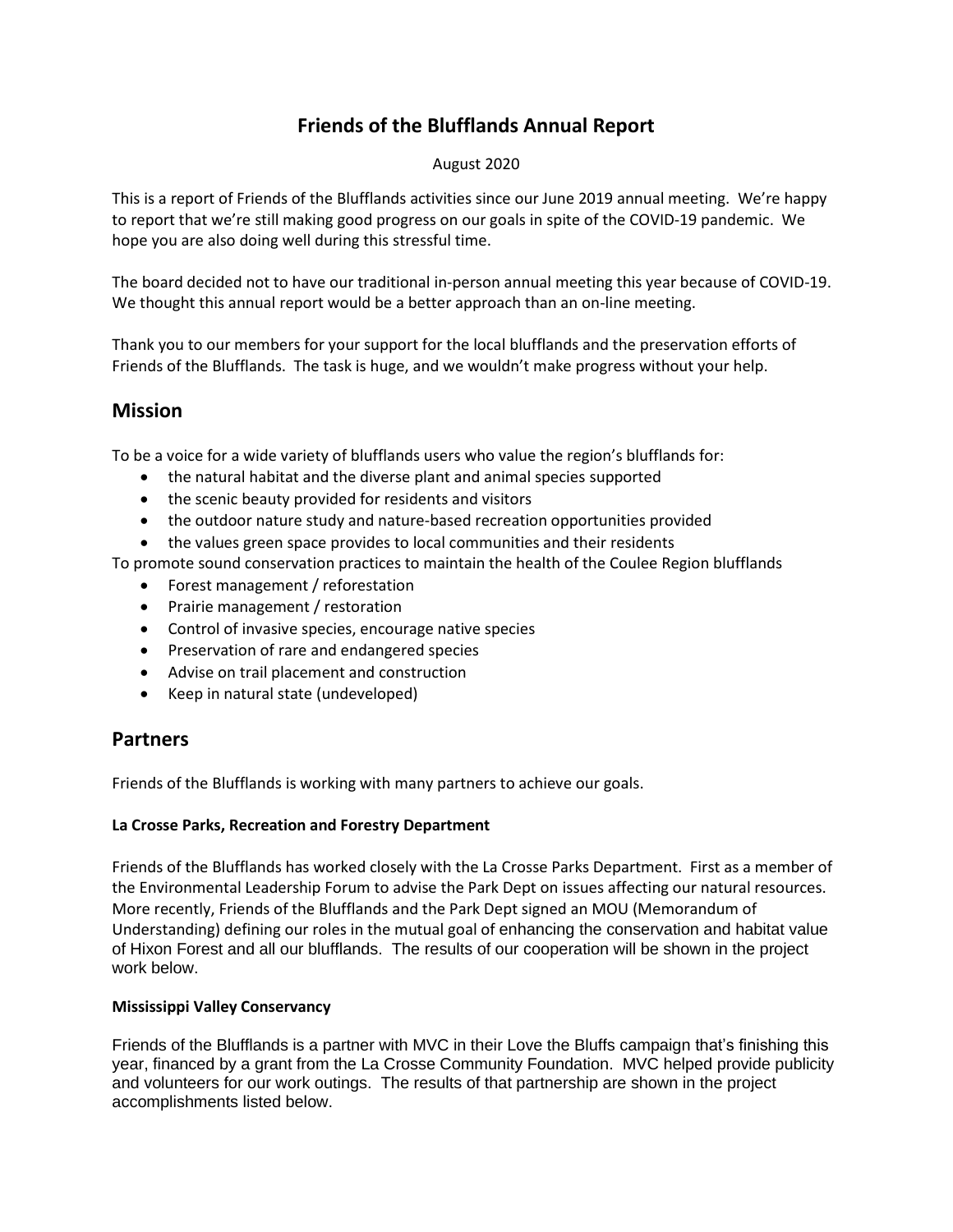## **Bluffland Coalition**

Friends of the Blufflands is a member of the Bluffland Coalition – an organization composed of local municipalities and non-profit organizations committed to preserve, protect, and connect land for wildlife habitat, recreational use, and the health and well-being of the residents and economy of La Crosse and Houston Counties.

## **Viterbo University, WisCorps Mayor's Crew, UW-La Crosse, Rotary After Hours**

Friends of the Blufflands has worked with volunteer crews of Viterbo students on Viterbo Service Saturdays, with crews from UW-L clubs and departments, with the high school students on the Mayor's Crew financed by the City of La Crosse and supervised by WisCorps, and with Rotary After Hours. These crews contributed many hours of labor and were responsible for much of what we've done in the past year. Unfortunately, COVID has slowed the efforts a bit this spring and summer, though the Mayor's Crew was still active.

## **The Prairie Enthusiasts**

Friends of the Blufflands has worked with The Prairie Enthusiasts to determine management plans for Hixon goat prairies and to execute those plans.

## **US Fish and Wildlife Service**

We've also worked with the USFWS through their Partners for Fish and Wildlife program to complete habitat restoration projects on private lands, with some funding also from the National Audubon Society. USFWS was most helpful on the Lookout Savanna project.

## **Projects**

## **Skemp2 Reforestation Project**

Reforestation efforts are going well. The old field at the corner of County Roads F and FA is now planted to trees, mostly oaks. In the past year we've pruned the trees, staked up trees that were bent over, added more cages and fixed existing cages that keep the deer from browsing on the trees, moved cages to smaller newer trees when the caged trees get large enough to get by



unprotected, mowed and weed whacked the weeds and grass competing with the young trees, and cut invasive species like buckthorn and treated them with herbicide, extending into the adjacent woods to create an invasive-free buffer zone. We also put up bluebird houses this year where bluebirds successfully fledged young. Goldfinches and Yellow Warblers have also nested here. This will eventually be a new oak forest extension of Hixon Forest.

We thank Viterbo students for working on Skemp2 on two Service Saturdays in 2019.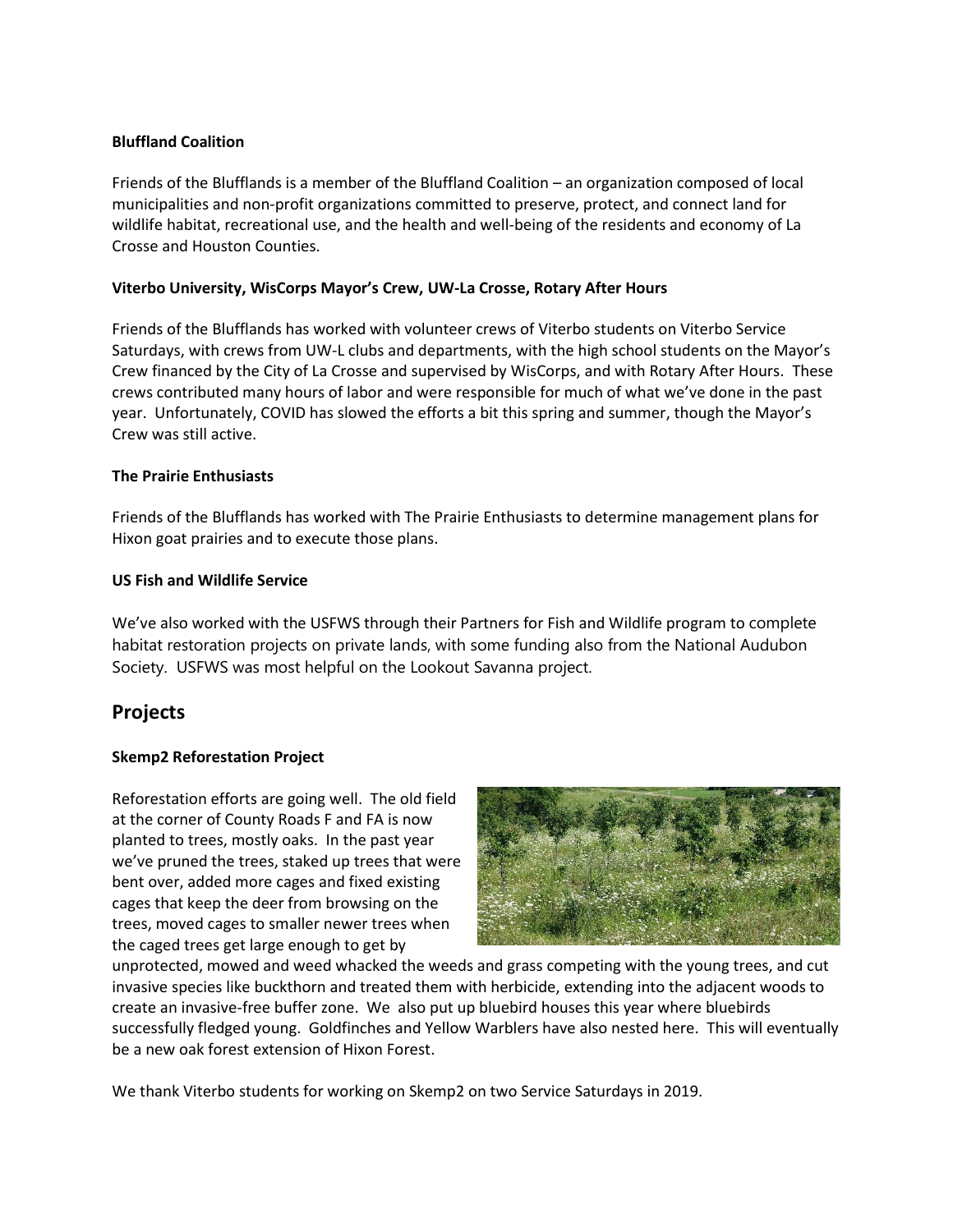#### **Zoerb Prairie**

Friends of the Blufflands has made Zoerb Prairie a focus of our prairie restoration efforts, with the goal of creating a showcase dry hill prairie for the region. We've cooperated with Jim Rogala of The Prairie Enthusiasts to write and carry out a management plan for the prairie. The double-cut method was used this summer and last to eliminate sumac on the prairie



without using herbicides that could harm surrounding prairie plants. We've pulled crown vetch and hound's tongue by hand. We're treating reed canary grass. We've cut and treated buckthorn and other woody species on the prairie and cut buckthorn in the surrounding forest to create a buffer zone. We've cut and treated the black locust trees on and around the prairie. We've girdled the aspen trees on and around the prairie. Aspen, black locust, and sumac are clonal species that are hard to kill unless all the trees are cut and treated to kill the roots. We are expanding the prairie to the east and west by cutting woody species along the prairie edge. We've removed barbed wire from the property. We've moved brush and cut logs off the prairie. We've burned some of the brush piles, and other brush piles will be burned this winter.

We thank UW-L Physical Therapy students, the Mayor's Crew, and Rotary After Hours for working on Zoerb Prairie in the last year.

#### **Lookout Prairie**

Lookout Prairie was also being invaded by sumac. We cut all the sumac on the Prairie in August 2019 and did a double cut of the sumac in 2020 over the entire prairie. We've also pulled crown vetch and cut and treated buckthorn and other woody species. The photo shows the woody species invading the prairie. There's considerable work remaining to remove them.



We're developing a management plan for this prairie that will include eliminating woody species and controlling invasive species across the prairie and into a buffer zone around the prairie.

We thank the Mayor's Crew and volunteers recruited through MVC's Love the Bluffs program for working on Lookout Prairie in the past year.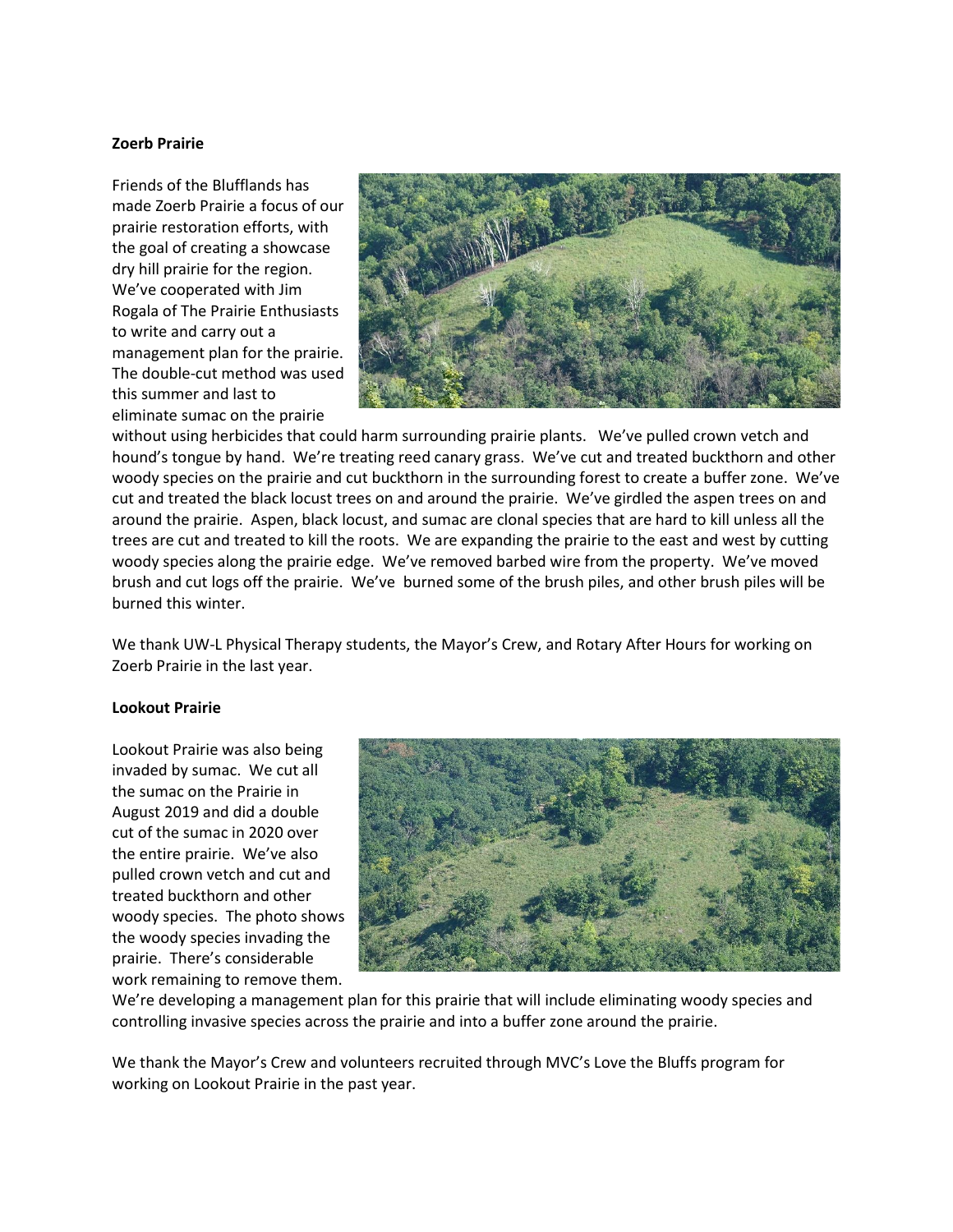#### **Lookout Savanna**

Friends of the Blufflands is working on creating an oak savanna adjoining Lookout Prairie. Savanna ecosystems are much decreased from presettlement times and may be rarer than prairies in Wisconsin. Lookout Savanna is an area of oak woodland with an understory dominated by invasive buckthorn. In the past year we've cut and stacked the buckthorn, burned the brush piles in the winter, and applied herbicide to any regrowth. There's considerable work to do to



establish this savanna joined to Lookout Prairie. Eventually we can use prescribed burning to maintain both ecosystems.

We thank the Mayor's Crew, Viterbo students on two Service Saturdays, and the USFWS for working on Lookout Savanna in the past year.

## **Miller Bluff**

Friends of the Blufflands had two work outings in the past year to cut and treat buckthorn along the entrance road/trail to Miller Bluff. The La Crosse Park Dept hired a contractor to clear trees and brush from Miller Bluff Prairie. Friends of the Blufflands assisted this process by reviewing the Request for Proposal that the Park Dept sent to prospective contractors, by meeting with the Park Dept and the chosen contractor at the site before work started, by monitoring the work, and by helping to get cut trees off the site after the work was complete.

We thank the Mayor's Crew and Viterbo Service Saturday volunteers for working on Miller Bluff in the past year.

## **Fitzpatrick Pollinator Prairie**

The Park Department paid to have a pollinator prairie planted on the Fitzpatrick tract this year. Friends of the Blufflands assisted by mowing and advising on herbicide to help prepare for sowing seed, by advising on the seed mix required and the planting plans, by removing coiled barbed wire from the site, by following up after the planting to monitor and spray weed patches, and by assuring that weeds don't move into the site from the County Rd FA right-of-way.



## **Mathy Pollinator Prairie**

Over the past year Friends of the Blufflands mowed the trails at Mathy. Along with the Park Department, we did considerable work clearing weeds and trees around the parking lot and the trailhead and one of the trails. We're eliminating thistle, wild parsnip, and Japanese Knotweed from the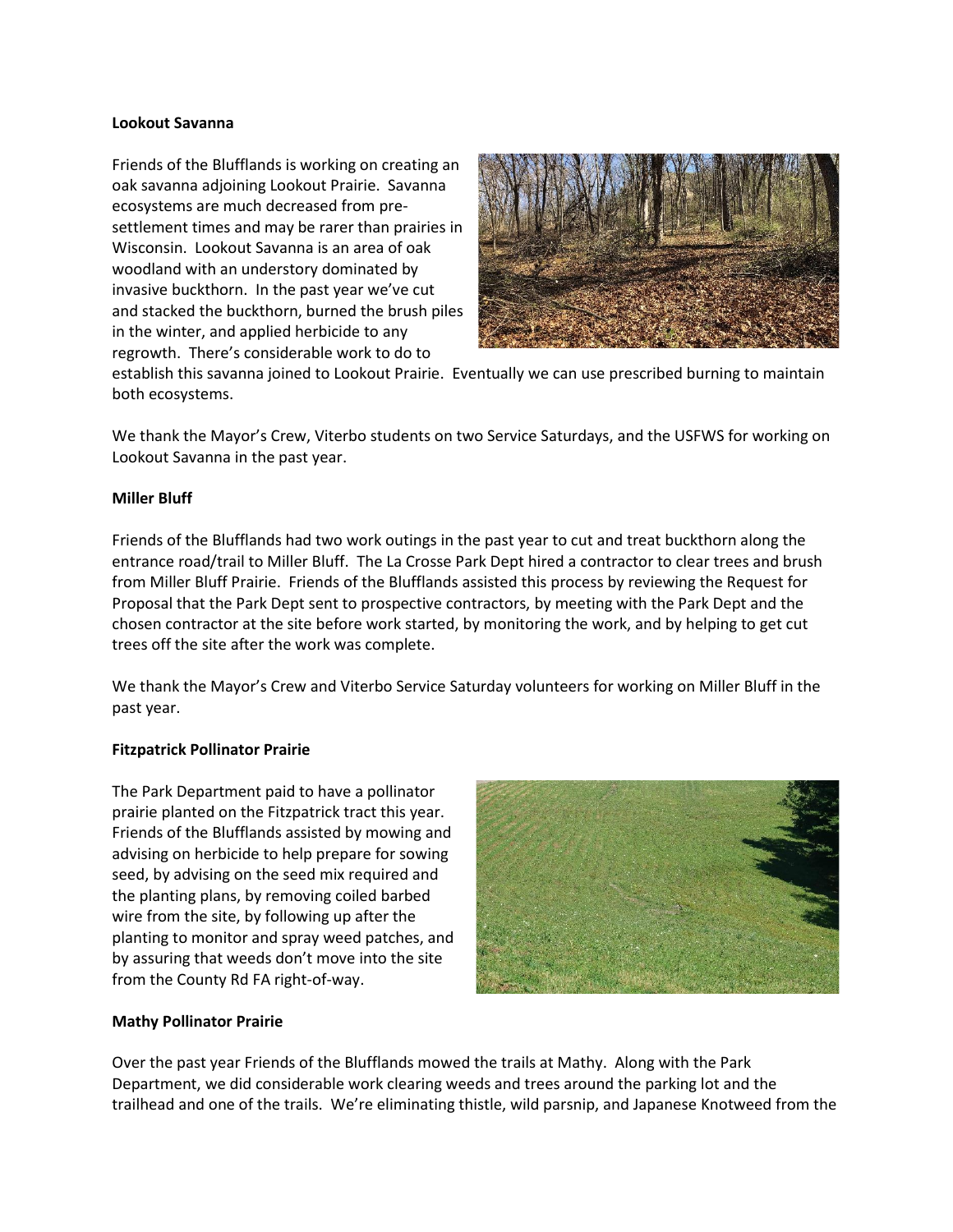parking lot area. We added river rock to the area around the kiosk. Friends of the Blufflands did a bird survey of Mathy and discovered that Henslow's Sparrows that were discovered in 2018 were present again in 2020. Friends of the Blufflands reviewed the Request for Proposal prepared by the Park Dept for contractors to burn and apply herbicide to the prairie to give prairie plants an advantage.

We thank the Mayor's Crew and Viterbo Service Saturday volunteers for working on Mathy in the past year.

## **Dobson Tract**

Exciting news on Dobson this year is that Friends of the Blufflands discovered the federally endangered Rusty Patched Bumble Bee on the site, and it's been verified by the WI DNR. We've also seen and photographed the Rusty Patched Bumble Bee on the Mathy Tract, but it hasn't been verified by the DNR yet.

We can hope this is due in some part to the work Friends of the Blufflands has done in the past year on prairie and old field at Dobson. We've cut and treated buckthorn, pulled garlic mustard and crown vetch, and mowed the old field/pollinator prairie to encourage prairie plants. We provided input to the Dobson management plan written by the Park Dept and are executing the management plan.



We thank the Mayor's Crew and Arbor Hills neighbors for working on Dobson in the past year.

## **Other Activities**

Friends of the Blufflands reviewed and commented on the Grandma's Gateway project proposal. We consulted with Mississippi Valley Conservancy on interpretive signs. We GPS'd the boundaries of the bluffland prairies to include them in maps. We supervised a Mayor's Crew outing to clear and beautify the County B trailhead. We supervised the Mayor's Crew to clear the buckthorn along the Hickory Trail from the Lower Hixon parking lot. We're monitoring and maintaining the McBain Tract tree plantation.

Friends of the Blufflands recently purchased a power brush cutter/clearing saw to increase our capacity/efficiency in clearing invasives.

## **Board of Directors**

Friends of the Blufflands has an active board of directors committed to improving the area blufflands. They've spent considerable time working in the field, leading 1,200 hours of volunteer labor in 2019 and over 1,000 hours year-to-date in 2020.

Two members were added to our board this year – John Knight and Mike O'Brien. We thank them for their commitment to preserve the blufflands. That brings the number of board members to nine – George Arimond, Pat Caffrey (Treasurer), Stephanie Hanna (Secretary), John Knight, Sunshine Love, Mike O'Brien, Jon Rigden (Vice-president), Fred Skemp, and Pat Wilson (President).